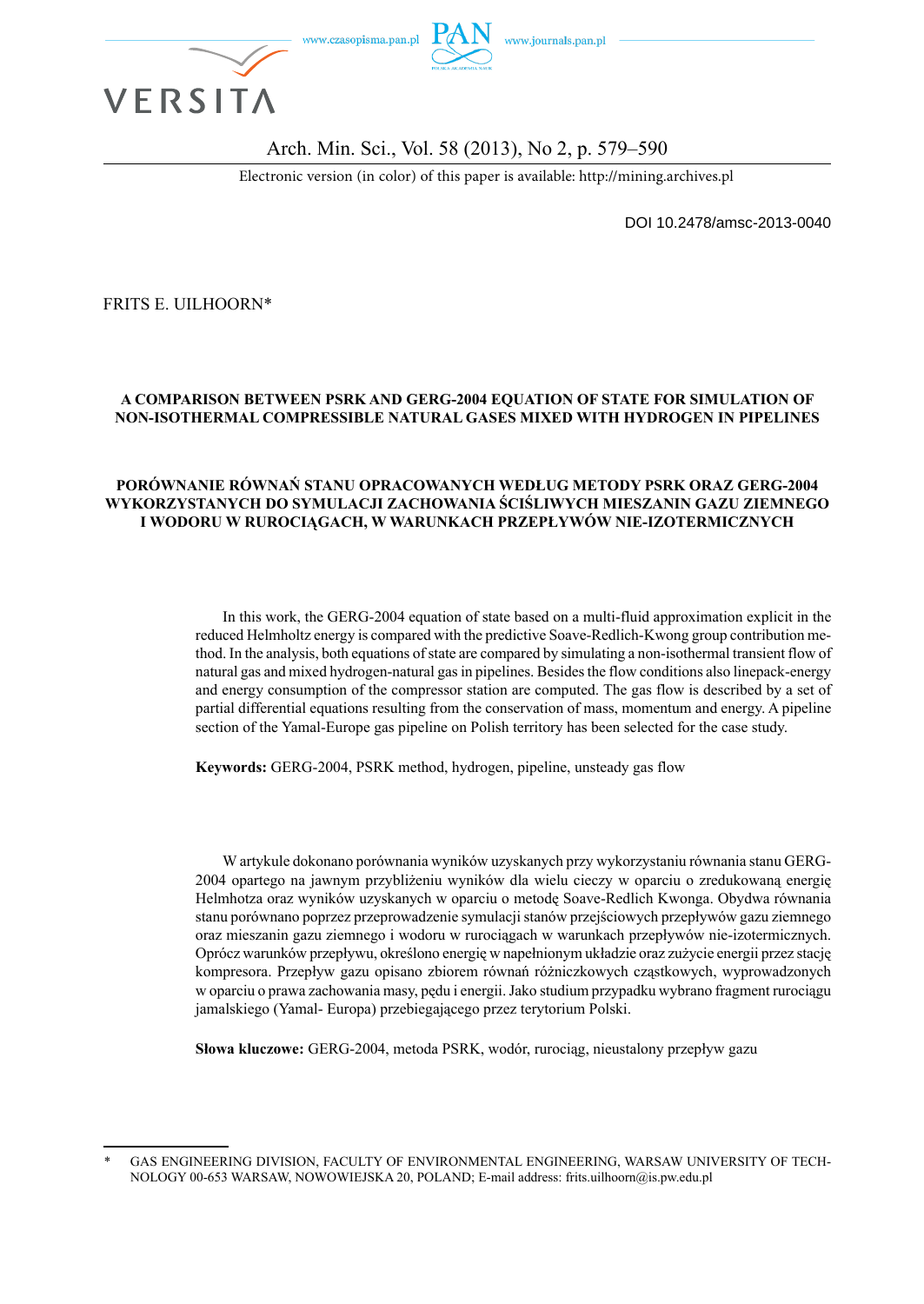

580

# **1. Introduction**

The accurate knowledge of thermodynamic properties of natural gas is important in a wide range of engineering applications. The choice of equation of state may have a great impact on calculations in custody transfer and transmission and distribution applications. The latter comprises equations governing the flow conditions in the pipeline, estimation of linepack, compressor and heat exchanger design, orifice plate and sonic nozzle metering and conversion of gas volumes to the reference state. One group of models uses excess properties to describe the behavior of mixtures. Gmehling (1993) used the excess Gibbs free energy and Huron and Vidal (1979) and Heidemann (1996) used the excess Helmholtz free energy. The other more recent equations of state are introduced by Tillner-Roth (1993) and Lemmon (1996). These are based on multi-fluid approximations at which the equations are made explicit in the Helmholtz free energy. A wellknown a multi-fluid approximation is GERG-2004 (Kunz, et. al., 2007).

In this work, the PSRK (Predictive Soave-Redlich-Kwong) group-contribution method (Holderbaum & Gmehling, 1991; Fischer & Gmehling, 1996; Gmehling et al., 1997; Horstmann et al., 2000) is compared with GERG-2004 (Kunz et al., 2007) for the simulation of transient flow conditions in natural gas pipelines. In the case study not only natural gas is considered but also natural gas mixed with hydrogen. The latter mixture is motivated due to the fact that hydrogen is considered as a promising alternative in our future energy demand. A first step towards a hydrogen economy would be to utilize existing distribution gas pipelines by mixing the natural gas with less than 17 vol% of hydrogen (Haeseldonckx & D'haeseleer, 2007). Besides the flow conditions, linepack and energy consumption of the compressor station are also computed.

## **Nomenclature**

### **Roman symbols**

| $\overline{A}$ | - Cross-sectional area,                            |
|----------------|----------------------------------------------------|
| a              | - Equation of state mixture parameter,             |
| $a_{s}$        | - Isentropic wave speed,                           |
| b              | - Equation of state mixture parameter,             |
|                | $c_i^{[1,2,3]}$ – Mathias-Copeman coefficients,    |
| $c_p$          | - Isobaric heat capacity,                          |
| $c_p^0$        | - Ideal isobaric heat capacity,                    |
| $\overline{d}$ | - Diameter pipeline,                               |
|                | $E_{c,tot}$ – Total energy consumption compressor, |
|                | $E_{p,tot}$ – Total linepack-energy,               |
| $f^-$          | $-$ Friction factor,                               |
| g              | - Gravitational acceleration,                      |
| $g_0^E$        | - Excess Gibbs energy,                             |
|                | $H_{s,i}$ – Higher heating value of component i,   |
| L              | - Pipeline length,                                 |
| m              | - Mass flow rates,                                 |
|                | $M$ – Molar mass,                                  |
| $M_{n}$        | - Linepack,                                        |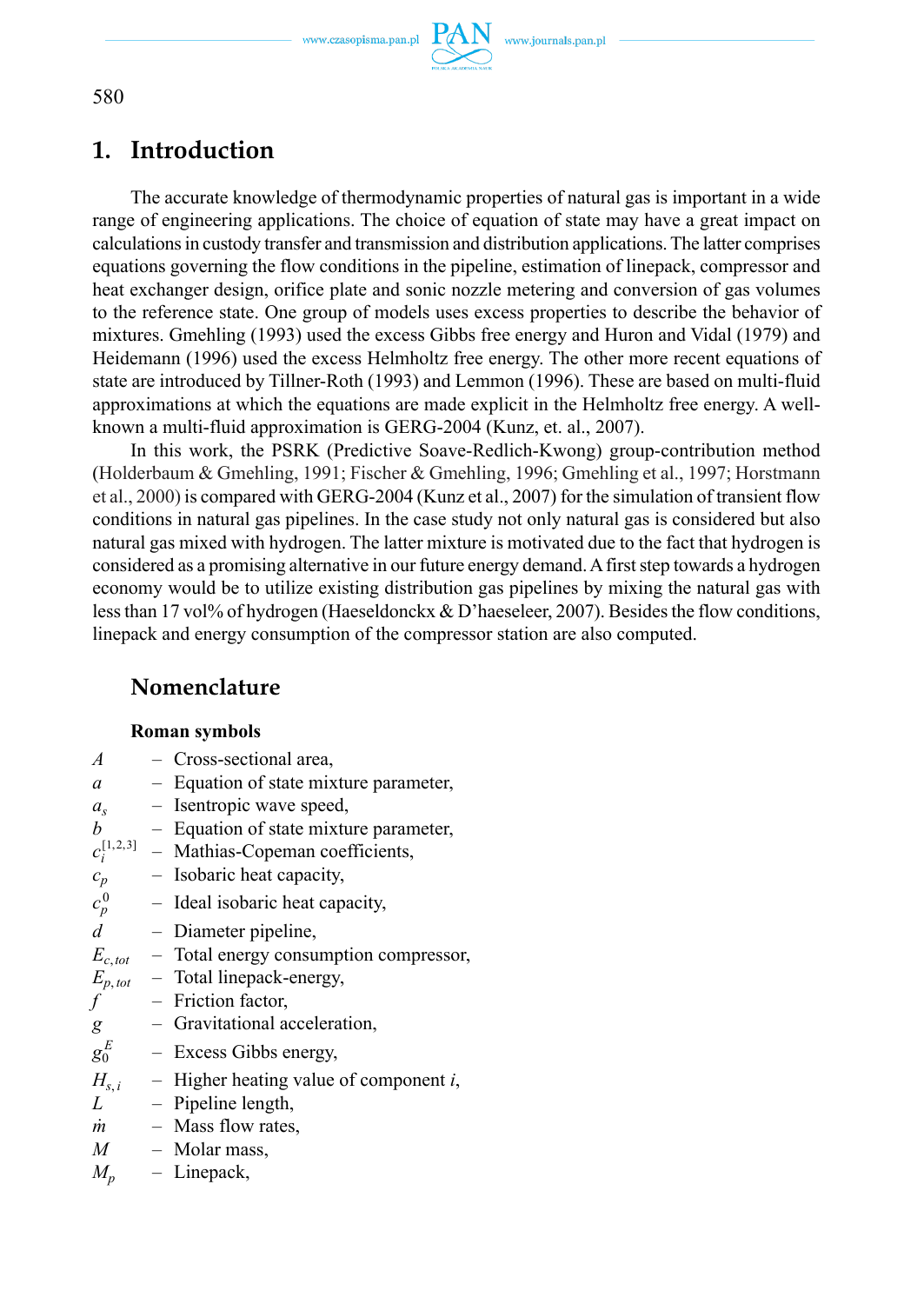www.czasopisma.pan.pl  $PA$ 



- *N* Number of components in the mixture,
- *ni –* Concentration of component *i*,
- *p* Gas pressure,
- *pc* Critical pressure,
- $p_i$  *–* Inlet pressure compressor,
- *p<sub>o</sub>* Outlet pressure compressor,
- *q* Heat flow into the pipe,
- *q*1Mixing rule constant,
- $q_n$  Gas flow at normal conditions,<br> $R$  Gas constant.
- *R* Gas constant,
- *Re* Reynolds number,
- *Rs* Specific gas constant,
- $t$  Time,
- *T* Gas temperature,
- *Tc* Critical temperature,
- $T_i$ <br> $T_r$  *–* Inlet temperature compressor,
- $T_r$  Reduced temperature,<br> $T_s$  Soil temperature,
- $T_s$  Soil temperature,<br> $I_l$  Overall heat trans
- Overall heat transfer coefficient,
- $v$  Velocity,
- *V* Molar volume,
- *w* Frictional force per unit length and time,
- $W_t$  *–* Compressor power,
- *x* spatial coordinate,
- *x – –* Molar composition,
- *z* Compressibility factor.

### **Greek symbols**

- *α* Equation of state mixture parameter, reduced molar Helmholtz free energy,
- *δ* Reduced density,
- *ε* Compression ratio, pipeline roughness,
- *ηm* Mechanical efficiency,
- *ηp* Polytropic efficiency,
- $\dot{\theta}$  Inclination angle of the pipe,
- *κ* Isentropic exponent,
- $\mu$  Dynamic viscosity,
- $\rho$  Density,
- *τ* Inverse reduced temperature.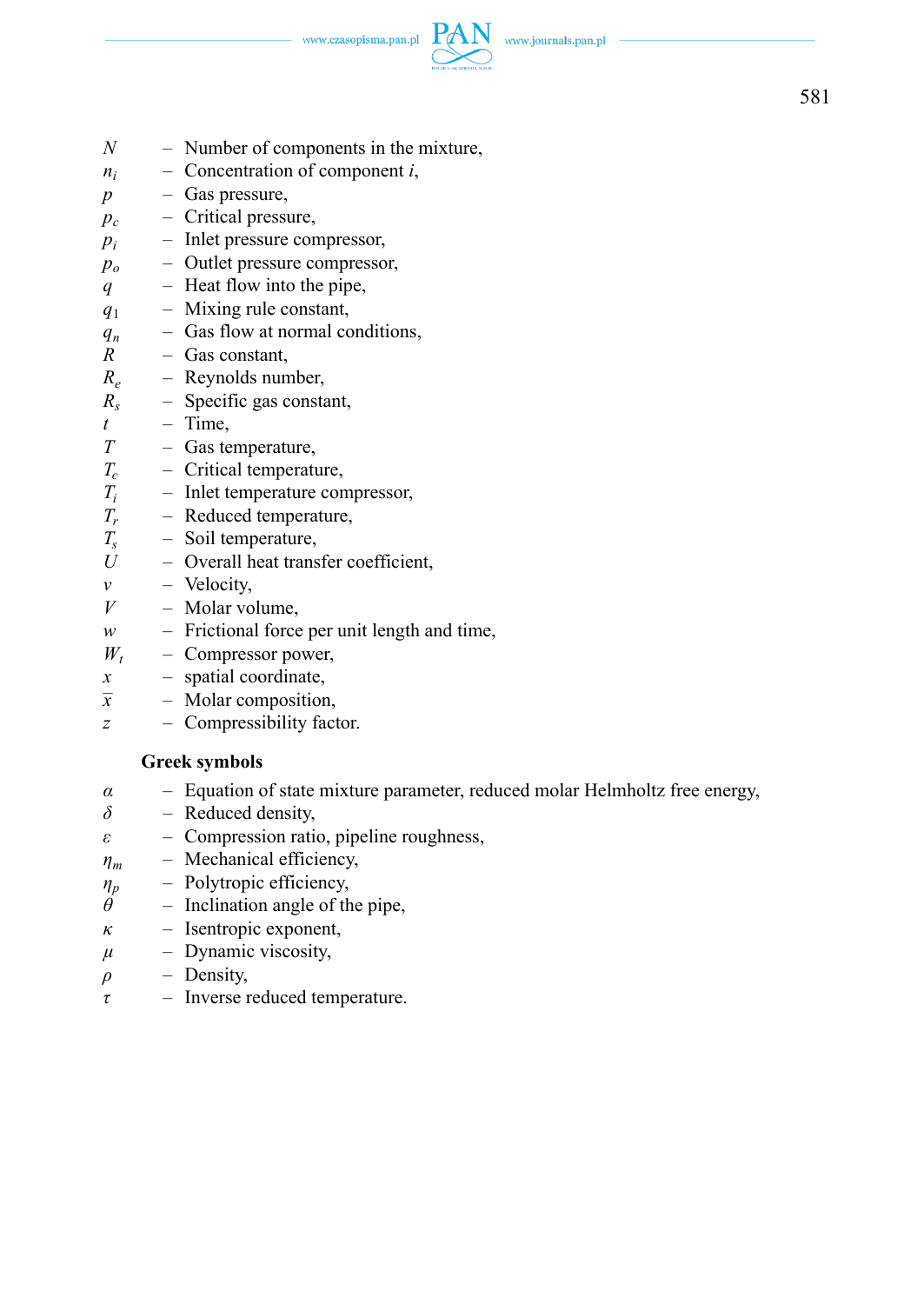$\begin{picture}(120,140)(0,0) \put(0,0){\vector(0,1){20}} \put(15,0){\vector(0,1){20}} \put(15,0){\vector(0,1){20}} \put(15,0){\vector(0,1){20}} \put(15,0){\vector(0,1){20}} \put(15,0){\vector(0,1){20}} \put(15,0){\vector(0,1){20}} \put(15,0){\vector(0,1){20}} \put(15,0){\vector(0,1){20}} \put(15,0){\vector(0,1){20}} \put(15,0){\vector(0,1){20}} \put(15,$ 

582

# **2. Governing equations**

## **2.1. Non-isothermal transient flow model**

When simulating pipeline systems, it is convenient to assume that the flow is steady because it is easier to solve and under certain conditions the results are adequate (Chaczykowski  $\&$ Osiadacz, 2012). Hence, the design and analysis should always be based on the premise that the flow is unsteady. Thorley (1987) derived from the laws of conservation of mass, momentum and energy, the basic equations describing a one-dimensional transient flow. The governing equations in term of partial differential equations are expressed as follows

$$
\frac{\partial p}{\partial t} + v \frac{\partial p}{\partial x} + \rho a_s^2 \frac{\partial v}{\partial x} = \frac{a_s^2}{c_p T} \left( 1 + \frac{T}{z} \left( \frac{\partial z}{\partial T} \right)_p \right) \left( \frac{q + wv}{A} \right)
$$
(1)

$$
\frac{\partial v}{\partial t} + v \frac{\partial v}{\partial x} + \frac{1}{\rho} \frac{\partial p}{\partial x} = -\frac{w}{A\rho} - g \sin(\theta)
$$
 (2)

$$
\frac{\partial T}{\partial t} + v \frac{\partial T}{\partial x} + \frac{a_s^2}{c_p} \left( 1 + \frac{T}{z} \left( \frac{\partial z}{\partial T} \right)_p \right) \frac{\partial v}{\partial x} = \frac{a_s^2}{c_p p} \left( 1 - \frac{p}{z} \left( \frac{\partial z}{\partial p} \right)_T \right) \left( \frac{q + wv}{A} \right)
$$
(3)

where the isentropic wave speed is defined as

$$
a_s^2 = \sqrt{\frac{zR_sT}{\left[1 - \frac{p}{z}\left(\frac{\partial z}{\partial p}\right)_T - \frac{p}{\rho c_p T}\left(1 - \frac{T}{z}\left(\frac{\partial z}{\partial T}\right)_p\right)^2\right]}}
$$
(4)

and the frictional force per unit length is given by

$$
w = \frac{f \nu \rho |\nu|}{8} \pi d \tag{5}
$$

The friction factor, *f*, is calculated from the Colebrook-White equation (Colebrook, 1939)

$$
\frac{1}{f} = -2.0 \log \left( \frac{\varepsilon}{3.7d} + \frac{2.51}{\text{Re}\sqrt{f}} \right)
$$
 (6)

As a matter of convenience, Eqs.  $(1-3)$  can be written in terms of mass flow. This is accomplished by using the state equation for a real gas,  $p/p = zRT$ . The resulting set of equations is

$$
\frac{\partial p}{\partial t} = \frac{a_s^2}{c_p T} \left( 1 + \frac{T}{z} \left( \frac{\partial z}{\partial T} \right)_p \right) \left( \frac{q}{A} + \frac{\dot{m} zRT}{pA^2} w \right) - \left[ \frac{\dot{m} zRT}{pA} - \frac{a_s^2 \dot{m}}{pA} \left( 1 - \frac{p}{z} \left( \frac{\partial z}{\partial p} \right)_T \right) \right] \frac{\partial p}{\partial x}
$$
\n
$$
- \frac{a_s^2 \dot{m}}{TA} \left( 1 + \frac{T}{z} \left( \frac{\partial z}{\partial T} \right)_p \right) \frac{\partial T}{\partial x} - \frac{a_s^2}{A} \frac{\partial \dot{m}}{\partial x}
$$
\n(7)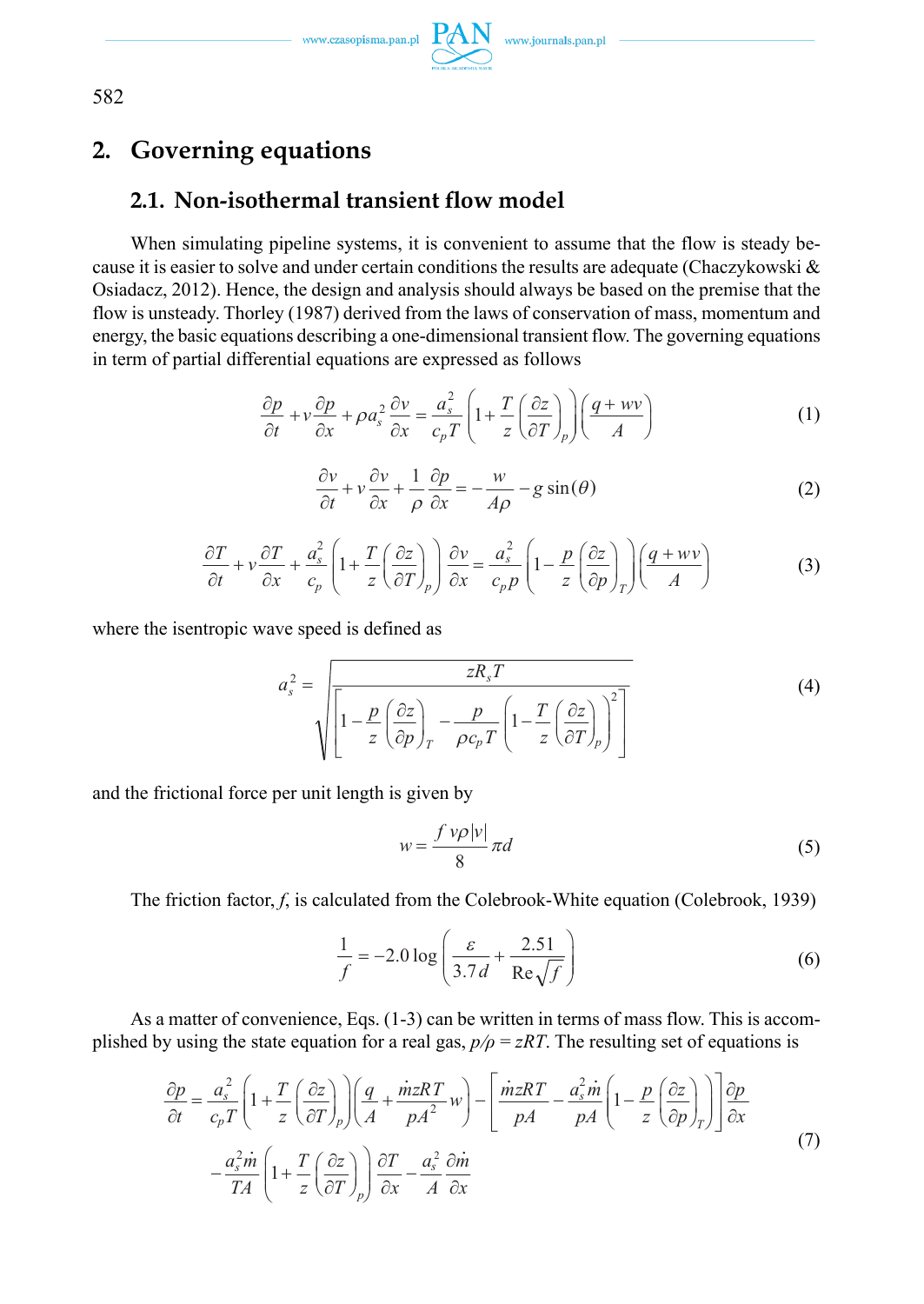

$$
\frac{\partial T}{\partial t} = \frac{a_s^2}{c_p p} \left( 1 - \frac{p}{z} \left( \frac{\partial z}{\partial p} \right)_T \right) \left( \frac{q}{A} + w \frac{\dot{m} zRT}{pA^2} \right) - \frac{\dot{m} zRT}{pA} \frac{\partial T}{\partial x} - \frac{a_s^2}{c_p} \left( 1 + \frac{T}{z} \left( \frac{\partial z}{\partial T} \right)_p \right)
$$
\n
$$
\times \left[ \frac{\dot{m} zR}{pA} \left( 1 + \frac{T}{z} \left( \frac{\partial z}{\partial T} \right)_p \right) \frac{\partial T}{\partial x} - \frac{\dot{m} TRz}{p^2 A} \left( 1 - \frac{p}{z} \left( \frac{\partial z}{\partial p} \right)_T \right) \frac{\partial p}{\partial x} + \frac{zTR}{pA} \frac{\partial \dot{m}}{\partial x} \right]
$$
\n
$$
\frac{\partial \dot{m}}{\partial t} = -\frac{\dot{m}}{T} \left( 1 + \frac{T}{z} \left( \frac{\partial z}{\partial T} \right)_p \right) \frac{\partial T}{\partial t} + \frac{\dot{m}}{p} \left( 1 - \frac{p}{z} \left( \frac{\partial z}{\partial p} \right)_T \right) \frac{\partial p}{\partial t} - \frac{\dot{m}^2 zR}{pA} \left( 1 + \frac{T}{z} \left( \frac{\partial z}{\partial T} \right)_p \right) \frac{\partial T}{\partial x}
$$
\n
$$
+ \left( \frac{\dot{m}^2 TRz}{p^2 A} \left( 1 - \frac{p}{z} \left( \frac{\partial z}{\partial p} \right)_T \right) - A \right) \frac{\partial p}{\partial x} - \frac{\dot{m} zTR}{pA} \frac{\partial \dot{m}}{\partial x} - w - \frac{pAg \sin(\theta)}{zTR}
$$
\n(9)

The heat transfer, *q* represents the amount of heat exchanged between the gas and its surroundings per unit length and per time and is defined as follows

$$
q = -\pi dU (T - T_s) \tag{10}
$$

### **2.2. Real gas effects**

The transport properties are calculated from two different equations of state. First, the PSRK method, which combines the Soave-Redlich-Kwong (SRK) equation of state (Soave, 1972), incorporated with the modified Huron-Vidal first-order mixing rule (Dahl & Michelsen, 1990) is applied. The modified UNIFAC group contribution model (Hansen et al., 1991) is used as the excess Gibbs energy for the mixing rule. The SRK equation of state is given by

$$
p = \frac{RT}{V - b} - \frac{a}{V(V + b)}\tag{11}
$$

where the mixture parameter, *b*, is derived from the conventional linear mixing rule,

$$
b = \sum_{i=1}^{n} x_i b_{ii} \tag{12}
$$

The parameters, *a* and *b*, of component *i* are given by

$$
a_{ii} = 0.42747 \frac{R^2 T_{c,i}^2}{p_{c,i}} f(T_{r,i})^2 , b_{ii} = 0.008664 \frac{R T_{c,i}}{p_{c,i}}
$$
(13)

where  $f(T_{r,i})$  is the Mathias-Copeman correlation (Mathias & Copeman, 1983)

$$
f(T_{r,i}) = \begin{cases} 1 + c_i^{[1]} \left(1 - \sqrt{T_{r,i}}\right) + c_i^{[2]} \left(1 - \sqrt{T_{r,i}}\right)^2 + c_i^{[3]} \left(1 - \sqrt{T_{r,i}}\right)^3 & \text{if } T_{r,i} < 1\\ 1 + c_i^{[1]} \left(1 - \sqrt{T_{r,i}}\right) & \text{if } T_{r,i} > 1 \end{cases}
$$
(14)

583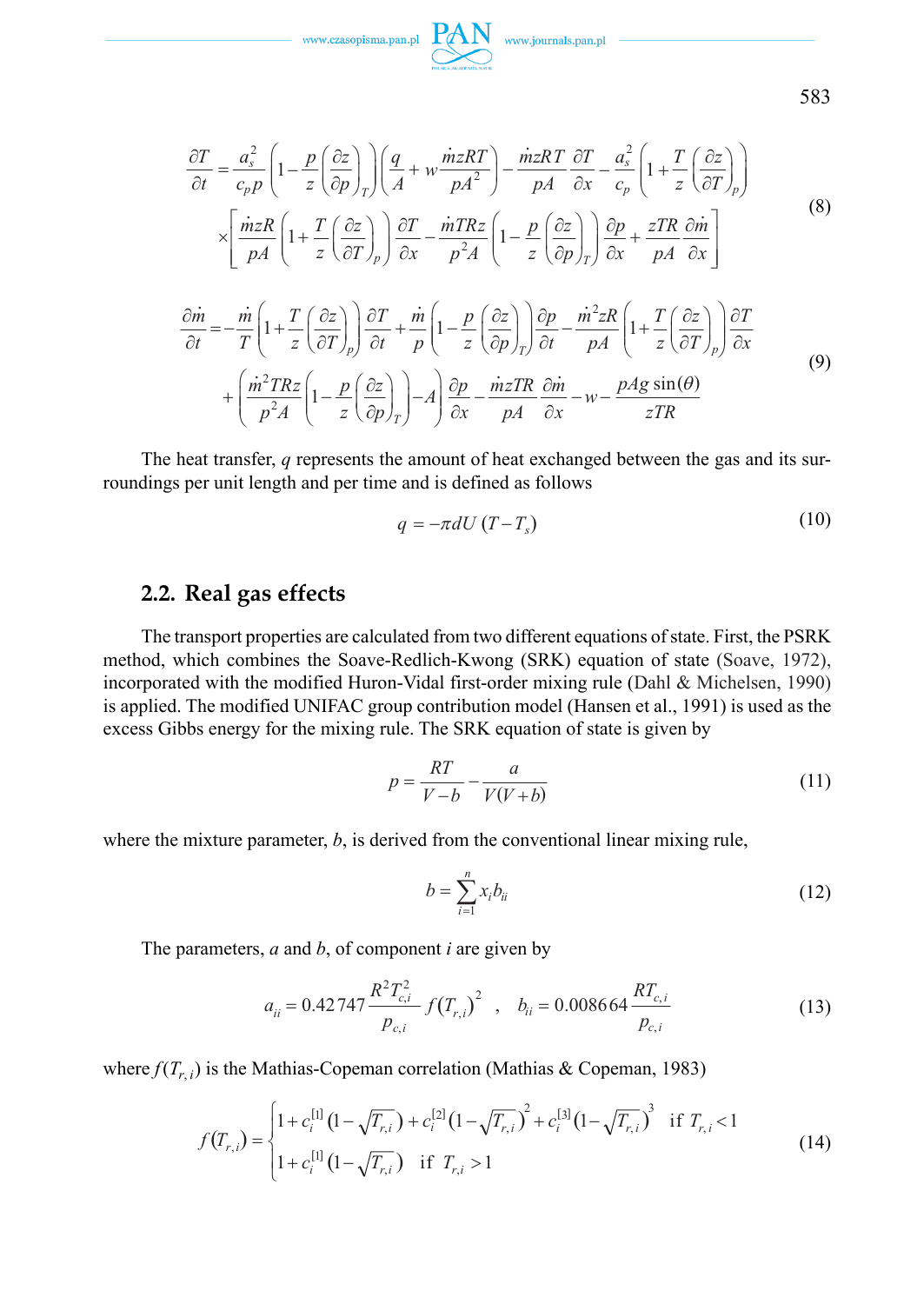584

The equation of state mixture parameter, *a*, is calculated from the modified Huron-Vidal first-order mixing rule,

$$
\alpha = \sum_{i=1}^{n} x_i \left( \frac{a_{ii}}{b_{ii} RT} \right) + \frac{1}{q_1} \left( \frac{g_0^E}{RT} + \sum_{i=1}^{n} x_i \ln \frac{b}{b_{ii}} \right)
$$
(15)

where  $\alpha = a/bRT$  and  $q_1 = -0.64663$ . The Gibbs free energy,  $g_0^E$ , is calculated from the UNIFAC model.

The second equation of state used in this work is GERG-2004, which is based on a multifluid approximation explicit in the reduced Helmholtz energy. The basic structure of the multifluid approximation is

$$
\alpha(\delta,\tau,\overline{x}) = \alpha^0(\rho,T,\overline{x}) + \sum_{i=1}^N x_i \alpha_{0i}^r(\delta,\tau) + \Delta \alpha^r(\delta,\tau,\overline{x})
$$
\n(16)

where the reduced density and inverse reduced temperature are  $\delta = \rho / \rho_n(\bar{x})$  and  $\tau = T_n(\bar{x}) / T$ . The first part in Eq. (16) is the ideal gas part followed by the contribution of the pure gases and the last part is a departure function. The latter is as a double summation over all binary specific and generalized departure functions

$$
\Delta \alpha^r(\delta, \tau, \overline{x}) = \sum_{j=i+1}^N \sum_{i=1}^{N-1} \Delta \alpha_{ij}^r(\delta, \tau, \overline{x})
$$
\n(17)

### **1.3. Linepack**

The volume or mass of the natural gas in the pipeline is called linepack and enables almost a continuous supply of natural gas in case of a varying demand. The linepack, *Mp*, changes over time due to the changes in density,  $\rho$ , and cross-sectional area, A, of the pipeline according to the expression:

$$
M_p = \int_{0}^{t_f} \int_{0}^{L} \rho(x)A(x)dxdt
$$
\n(18)

with position coordinate  $x$ ,  $0 \le x \le L$ . The density depends on pressure, temperature and gas composition. The cross-sectional area changes due to deformation of the pipeline but can be assumed constant. The amount of energy in the pipeline is calculated by multiplying Eq. (18) with the lower heating value on weight basis.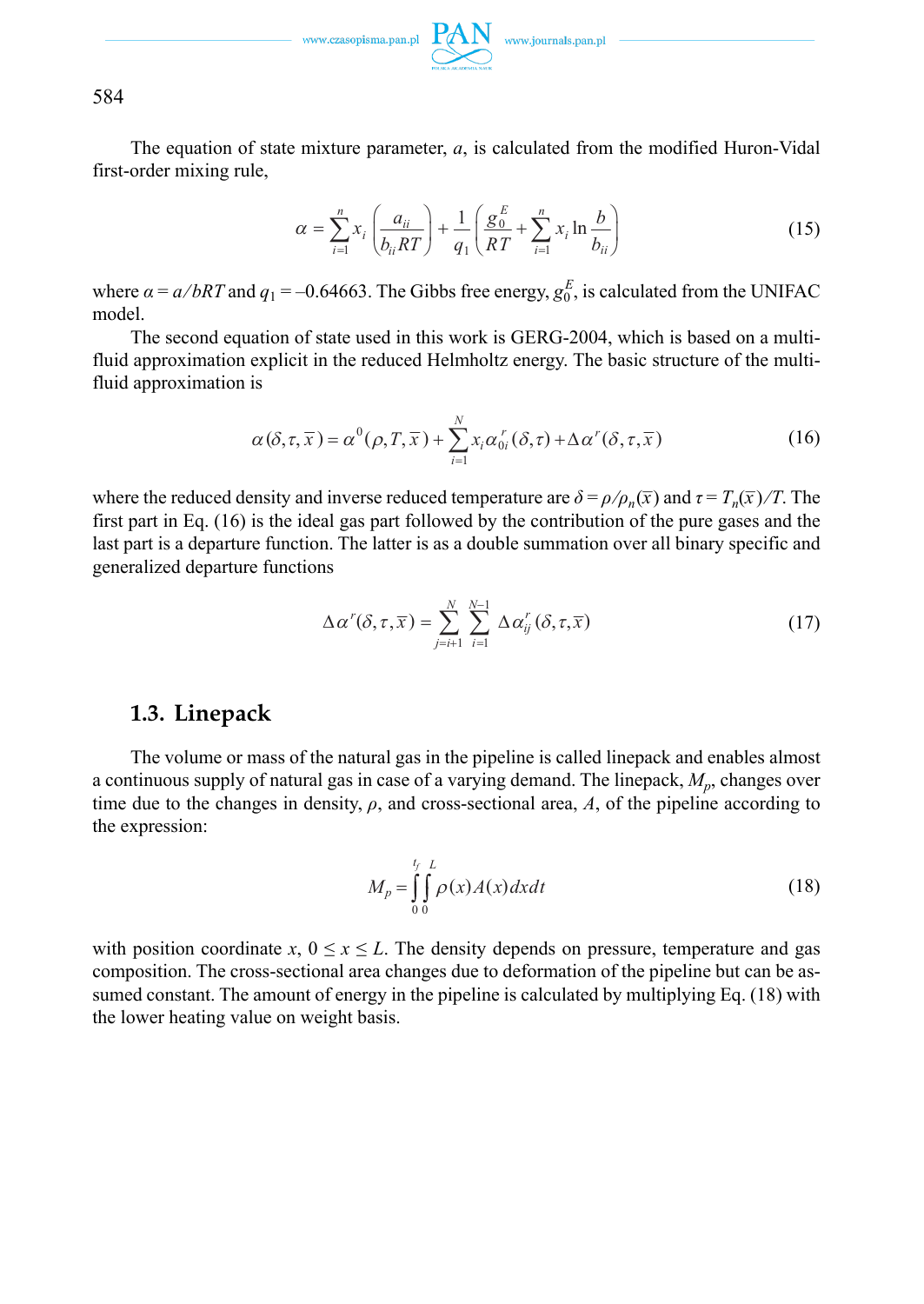

## **1.4. Compressor equations**

The total energy consumption of a centrifugal compressor for a defined control period is obtained in the following manner:

$$
E_{c,tot} = \int_{t_0}^{t_f} W_t \cdot dt \tag{19}
$$

The compressor power is calculated as follows:

$$
W_t = \frac{\dot{m}zRT_i}{\eta_p \eta_m M} \frac{\kappa}{\kappa - 1} \left[ \varepsilon^{\frac{\kappa - 1}{\kappa}} - 1 \right]
$$
 (20)

where,  $\varepsilon$  (=  $p_o/p_i$ ), is the compression ratio and,  $\kappa$ , the isentropic exponent.

## **3. Case study**

For the case study, a 177 km pipe section of the Yamal-Europe gas pipeline on Polish territory is selected as test network (Fig. 1). The pipeline transports a mixture with an average molar composition of CH4 = 98.3455, C2H6 = 0.6104, C3H8 = 0.1572, *i*-C4H10 = 0.0299, *n*-C4H10 = 0.0253,  $i-C_5H_{12} = 0.0055$ ,  $n-C_5H_{12} = 0.0040$ ,  $N_2 = 0.0303$  and  $CO_2 = 0.7918$ . The amount of hydrogen added is 20 mol%, which results in a mole fraction of 0.167.



Fig. 1. Structure of the Yamal pipeline section

The pipe wall properties are shown in Table 1. The roughness of the pipe is assumed 0.016 mm. The soil temperature is  $12^{\circ}$ C and the pipeline depth is 1.5 m. The soil thermal conductivity is assumed 2.0 W/m·K. The mechanical and polytropic efficiency of the compressor are assumed constant with the values 0.97 and 0.87, respectively.

TABLE 1

| Pipe wall structure             | Thickness (mm) | $k$ (W/m·K) |  |
|---------------------------------|----------------|-------------|--|
| Internal coating                |                |             |  |
| Steel L480MB $(X 70)$           | 19.22          |             |  |
| External coating (polyethylene) |                |             |  |

Pipe wall properties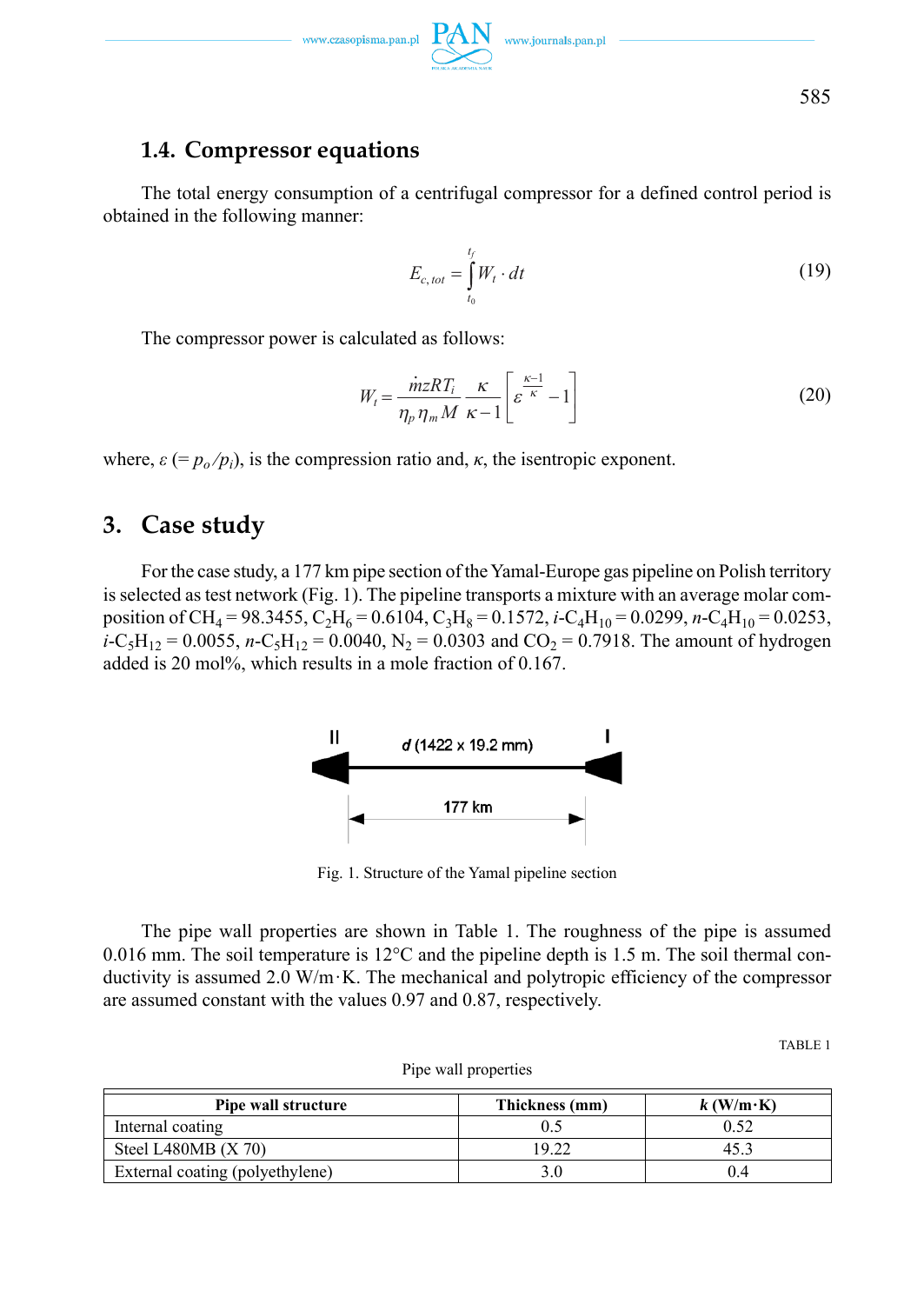www.czasopisma.pan.pl

www.journals.pan.p

586

The boundary conditions are:

$$
p(0,t) = 8.4 \text{ MPa}
$$
  
\n
$$
T(0,t) = 303.15 \text{ K}
$$
  
\n
$$
q_n(L,t) = f(t)
$$
\n(21)

where  $f(t)$  is depicted in Fig. 2 with a time interval,  $t \in [0, 24 \text{ h}]$ . The variation in demand at the end of the pipeline is arbitrarily selected. The initial values for the partial differential equations are obtained by setting Eqs. (1-3) equal to zero, i.e.,  $\frac{\partial v}{\partial t} = 0$ ,  $\frac{\partial p}{\partial t} = 0$  and  $\frac{\partial T}{\partial t} = 0$ . The resulting equations for a horizontal pipe are

$$
\frac{\partial p}{\partial x} = \frac{a_s^2}{c_p T} \left( 1 + \frac{T}{z} \left( \frac{\partial z}{\partial T} \right)_p \right) \left( \frac{q + wv}{A} \right) + \frac{a_s^2 w}{Av} \left( v - \frac{a_s^2}{v} \right)^{-1} \tag{22}
$$

$$
\frac{\partial T}{\partial x} = \frac{a_s^2}{vc_p p} \left( 1 - \frac{p}{z} \left( \frac{\partial z}{\partial p} \right)_T \right) \left( \frac{q + wv}{A} \right) - \frac{a_s^2}{vc_p} \left( 1 + \frac{T}{z} \left( \frac{\partial z}{\partial T} \right)_p \right) \left( -\frac{w}{vA\rho} - \frac{1}{v\rho} \frac{\partial p}{\partial x} \right) \tag{23}
$$

The ordinary differential equations are solved by the fourth-order Runge-Kutta method.



Fig. 2. Boundary condition at  $x = L$ 

The partial differential equations (7-9) are solved by the method of lines (Schiesser, 1991). A five-point, fourth-order finite difference approximation is used for the spatial derivatives and the stiff non-linear ODE system was solved numerically with a second-order accurate implicit Runge-Kutta algorithm. Romberg's method was used for the integration of Eqs. (18) and (19).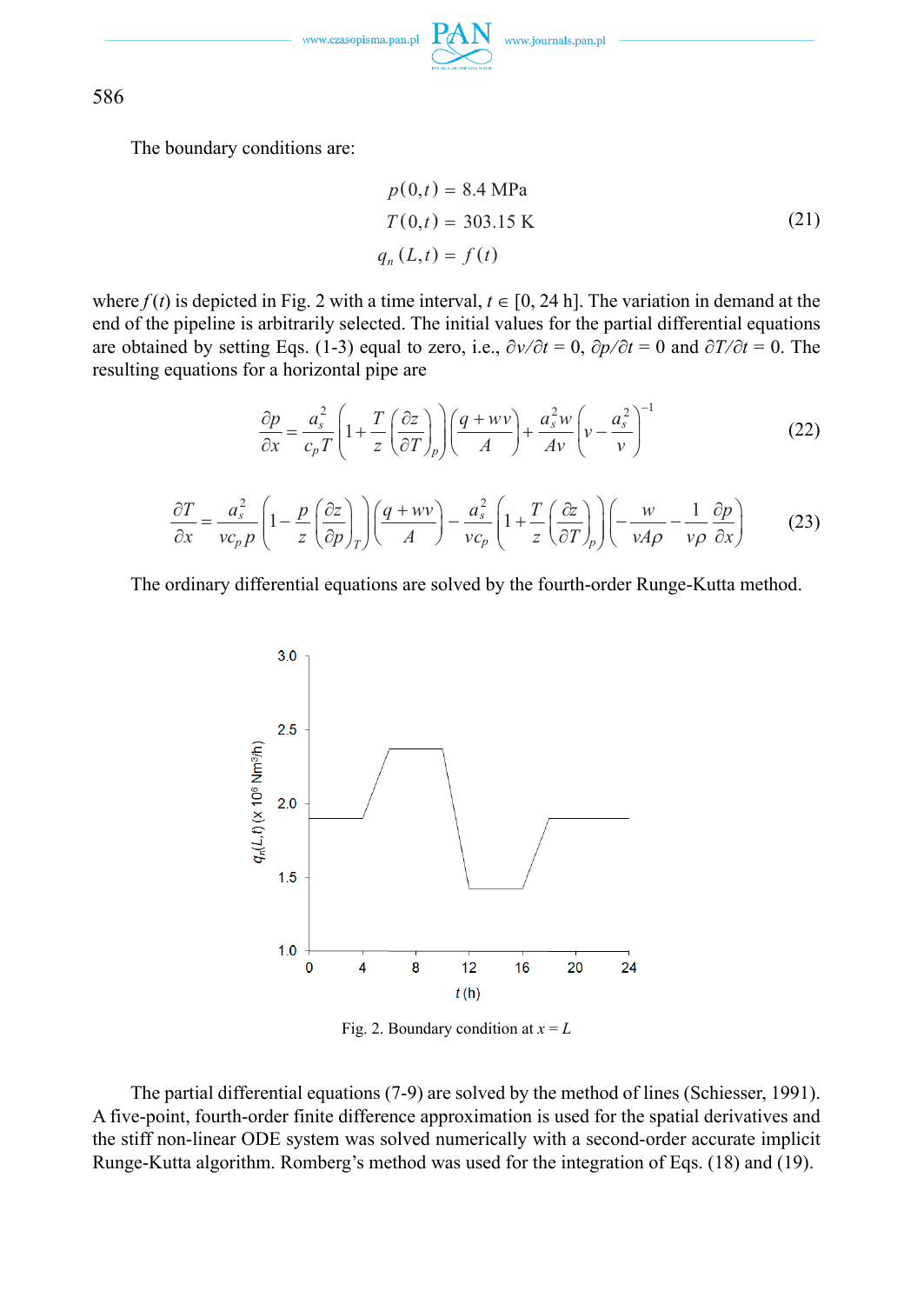

Fig. 3 depicts the compressibility factor computed by the PSRK method and GERG-2004 for both mixtures. It can be concluded that the deviation between de models increases at higher pressure at both 10°C and 30°C.



Fig. 3. Compressibility factor calculated by PSRK method and GERG-2004 for NG and NG/H2

Figs. 4 and 5 show the variation of pressure and temperature at the inlet of compressor station II and in Table 2 the average values of the pressure and temperature drop are given. The use of the GERG-2004 results in a 7.1% decrease in  $\Delta \bar{p}$  and an increase of  $\Delta \bar{T}$  by 24% in comparison with the PSRK method. This accounts for the natural gas mixture. In case of the  $H<sub>2</sub>/NG$  mixture, the corresponding values are 1.4% and 18%. The total energy consumption over the twenty-four hours period decreases by 16.2% for natural gas and 3.9% in case of the  $H<sub>2</sub>/NG$  mixture. The GERG-2004 estimates a higher linepack-energy for both natural gas and natural gas mixed with hydrogen. The corresponding values are 8.5% and 1.8%, respectively.

TABLE 2

| <b>Mixture</b>         | EoS              | $\Delta p$<br>(MPa) | $\Delta T$<br>(K) | $E_{c,tot}$<br>(GJ) | $E_{p,tot}$<br>(TJ) |
|------------------------|------------------|---------------------|-------------------|---------------------|---------------------|
| Natural gas (NG)       | <b>PSRK</b>      | 0.84                | 10.74             | 726.3               | 63.4                |
| Natural gas (NG)       | <b>GERG-2004</b> | 0.78                | 13.32             | 608.5               | 68.8                |
| $H_2/NG (x_H = 0.167)$ | <b>PRSK</b>      | 0.72                | 11.73             | 602.3               | 56.6                |
| $H_2/NG (x_H = 0.167)$ | <b>GERG-2004</b> | 0.71                | 13.92             | 578.6               | 57.6                |

Simulation results for the 177 km pipe section

Based on Table 2, adding hydrogen to the natural gas lowers the viscous resistance. The frictional pressure loss decreases and becomes more significant when the throughput increases.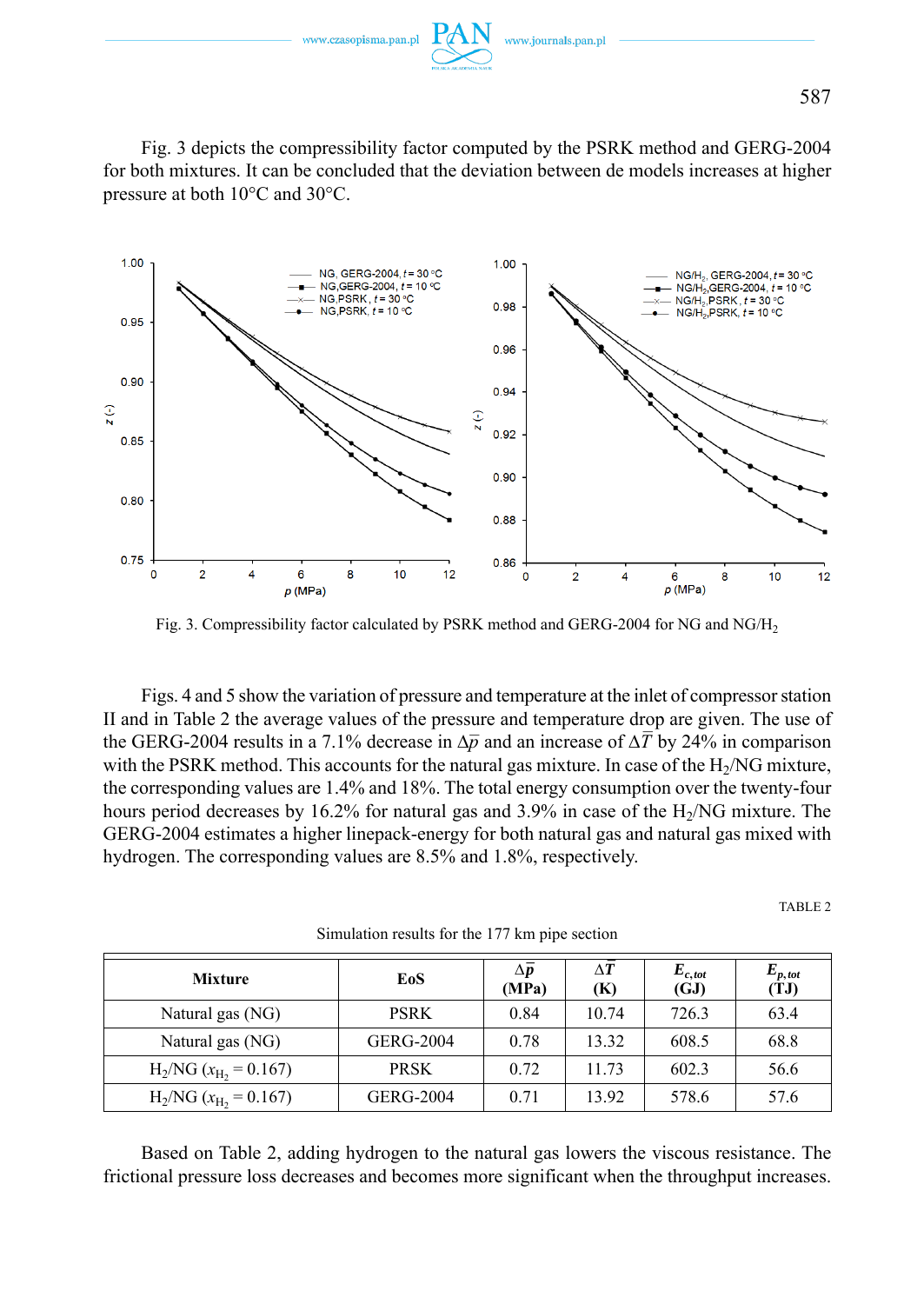

588



Fig. 4. Variation in pressure at the end of the pipeline,  $x = L$ 



Fig. 5. Variation in temperature at the end of the pipeline,  $x = L$ 

The Joule-Thomson effect dominates the temperature gradient because the temperature increases when hydrogen under expansion increases its temperature. Hence, the temperature gradient for the H2/NG mixtures is lower.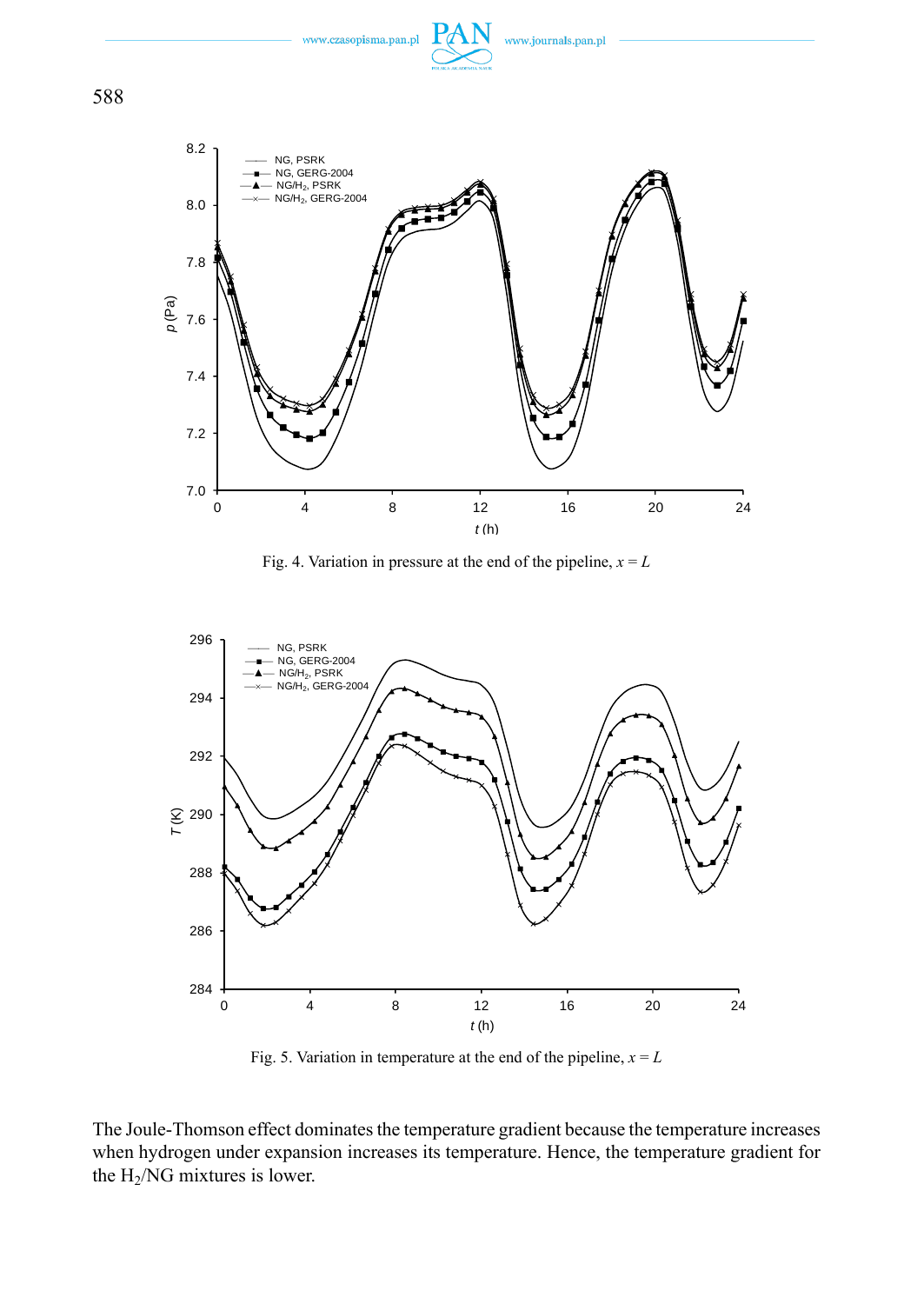

Fig. 6. Distribution of the linepack-energy in the pipeline

### **4. Conclusion**

Two well-known equations of state are compared. The use of the GERG-2004 results in a higher pressure and lower temperature at the end of the pipeline in comparison with the PSRK method. This accounts for both natural gas and natural gas injected with hydrogen. The linepackenergy is estimated higher and the energy consumption lower by GERG-2004. The presence of hydrogen in natural gas mixture decreases the pressure and temperature gradient in the pipeline. The presence of hydrogen might cause problems to manage the supply and demand variations for short-term balancing periods due to the loss in linepack-energy. The compressor power decreases for the hydrogen-natural gas mixture.

### **References**

- Chaczykowski M., Osiadacz A., 2012. *Comparative Assessment of steady-state gas pipeline flow models*. Arch. Min. Sci., Vol. 57, No 1, p. 23-38.
- Colebrook C.F., White C.M., 1937. *Experiments with Fluid Friction in Roughened Pipes*. Proceedings of the Royal Society of London. Series A, Mathematical and Physical Sciences 161 (906), p. 367-381.
- Dahl S., Michelsen M.L., 1990. *High-Pressure Vapor-Liquid Equilibrium with a UNIFAC-Based Equation of State*. AIChE Journal, 36(12): p. 1829-1836.
- Fischer K., Gmehling J., 1996. *Further Development, Status and Results of the PSRK Method for the Prediction of Vapor-Liquid Equilibria and Gas Solubilities*. Fluid Phase Equilibria*,* 121, 185.
- Gmehling J., Li J., Fischer K., 1997. *Further Development of the PSRK Method for the Prediction of Gas Solubilities and Vapor-Liquid Equilibria at High Pressures II*. Fluid Phase Equilibria*,* 141, 113.

589